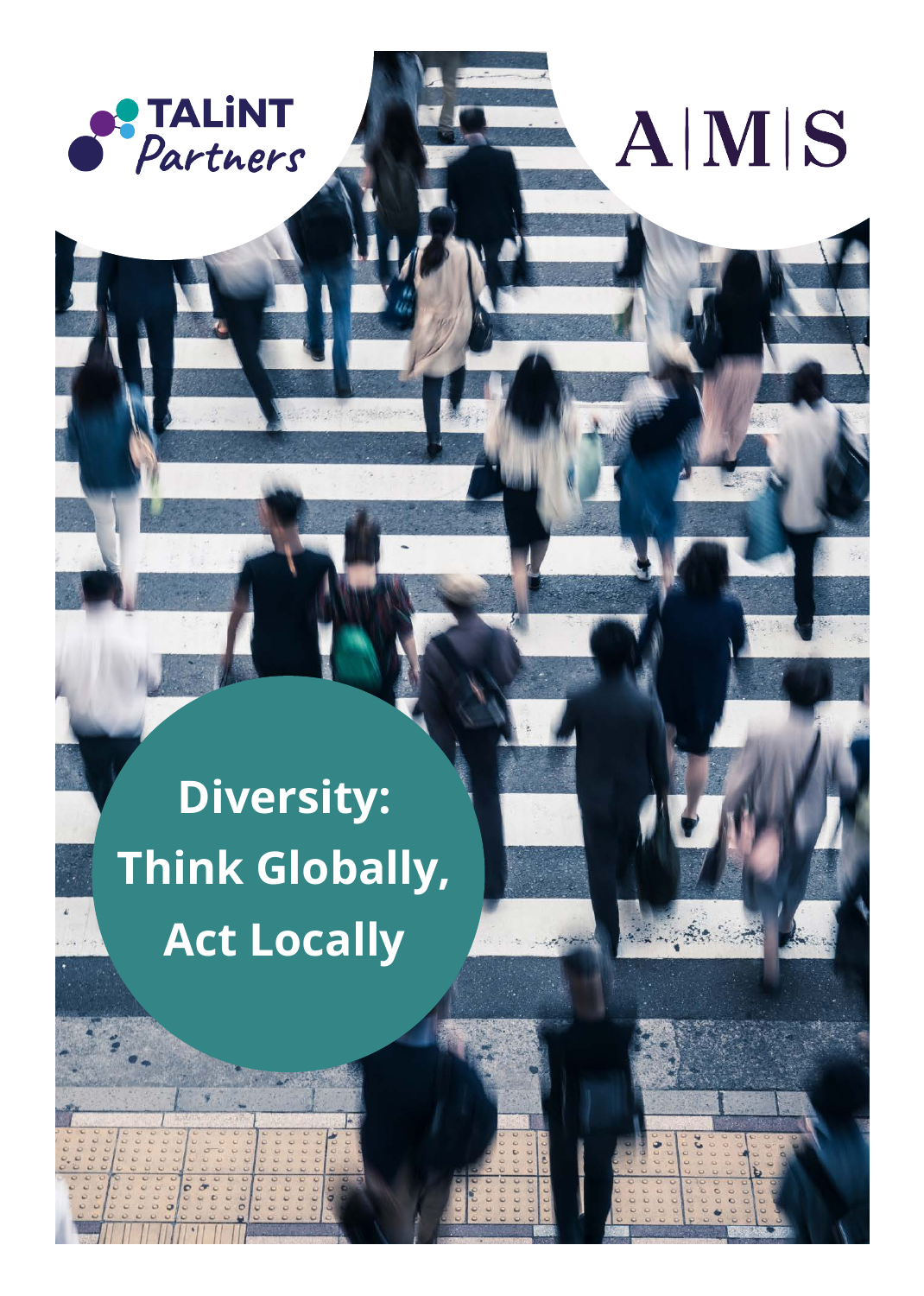# **Diversity: Think Globally,**

### **Act Locally**

**How EMEA talent leaders are driving diversity across borders**

Every week, it seems there is new research published demonstrating the commercial advantages of a diverse workforce and how hiring inclusivity can improve staff attraction and retention.

While most company leaders are well aware of the business case for improving Diversity, Equity and Inclusion (DEI), there has been wide variation in progress among employers in EMEA.

One idea gaining traction is the development of a global DEI policy to clarify best practice regardless of location. However, there are big question marks over whether an over-arching strategy helps or hinders regional initiatives, and how it can be adapted to cater for cultural and legal differences. An initiative focussed on promoting more people from ethnic minorities in Johannesburg, for example, will obviously require a different approach than one in Berlin or London.

TALiNT Partners and global total workforce solutions firm AMS recently hosted a virtual roundtable of EMEA HR and Talent Leaders to explore how their companies are supporting diverse recruitment, chaired by Debra Sparshott, Employer Programme Director for TALiNT Partners, alongside Brett O'Connor, AMS Client Director and Head of Transformation, Jamie Pirie, AMS Client Solutions Director, and Stella Steigleder, Senior Manager Governance and Continuous Improvement at AMS. Guests included representatives of major organisations in healthcare, pharmaceuticals, education, aerospace, the automotive industry and financial services.

#### **Data versus Programmes**

Making progress in diversity and inclusion requires a multi-dimensional mind-set, says AMS Client Director Brett O'Connor, who co-chairs the company's EMEA Diversity Inclusion Committee. There is the corporate dimension; the team and performance dimension; the political and economic dimension in an increasingly globalised economy; and, finally, the personal



**Dawn Gibson-Fawcett Features Writer TALiNT Partners**



**Debra Sparshott Employer Programme Director TALiNT Partners**

dimension of whether people actually feel comfortable being themselves within their workplace culture.

A company's strategy is typically driven by where their headquarters are based, which can be problematic if it does not allow for the complexity of regional differences.

O'Connor says there are two key tools for improving DEI:

• A data-driven strategy, typical in the US • A programme-driven strategy, more typical in European countries with stricter laws on collecting and sharing candidate data

"In the US, data is king, but if you're headquartered in France, Poland or Germany, you have to approach diversity differently, and even within Europe there is a range of topics from immigration to LGBTQ rights where there is no settled consensus," O'Connor says.

The ideal approach balances data and programmes. "They have to be in harmony, because there will never be a perfect set of data globally," O'Connor adds. "Around the world, we have a saying when it comes to our design principles: the US market gives us scale, Asia gives us complexity, and here in EMEA we have options for scale and complexity."

#### **Developing a Global Strategy**

While talent leaders agree that a global strategy is a great starting-point, it cannot be too rigid or uniform; instead, it should be a framework for best practice that can be adapted at a regional level to take into account local needs. For example, some companies provide guidelines for inclusive language in job postings, while others mandate diverse representation on candidate lists and interview panels.

Kathrin Choffat, who leads the global talent acquisition team at Zurich Insurance Group, points out that it would be impossible to insist on specific targets across operations in more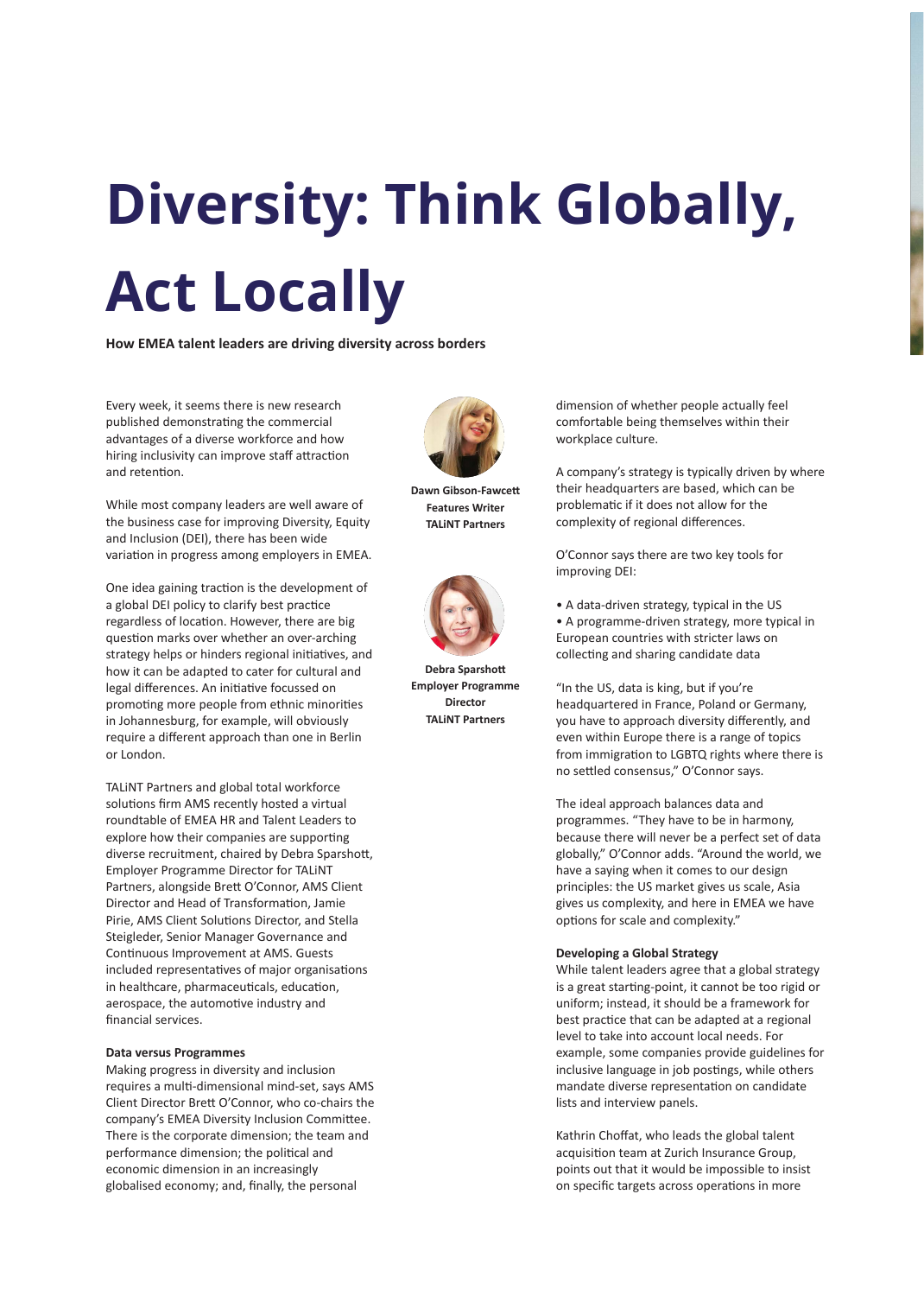

than 200 countries and territories. "We have introduced consistent guiding principles, so people have a common understanding, language and experience, no matter where they are interviewing, but our tracking and KPIs remain very localised," she explains. "In interview panels, we have mandated for one 'bar raiser' interviewer, a person who comes in from a different function, background or region, to look at the candidates from a completely different angle and bring in diversity of thought."

The global head of talent acquisition at a leading bank explained how, when interviewing for director level or higher, the investment bank requires at least one diverse member on the selection panel and two women on the short-list. "These are our diversity standards, but clearly they are not possible in every instance, and the degree to which we enforce them varies by function," she says.

#### **Hurdles and Solutions**

Leadership buy-in – or lack of it – is the biggest hurdle facing talent leaders. Sometimes this is due to complacency, as company heads believe they already have an element of diversity and don't need to make further effort; sometimes company chiefs are happy to embrace diversity down the ranks but continue to make senior hires in their own image; and, sometimes, it simply is not a resourcing priority. Data insights are the easiest way to build a convincing case, but in markets where the data is not readily available, talent leaders are forced to come up with alternative strategies.

Stella Steigleder, Senior Manager: Governance and Continuous Improvement at AMS, says encouraging employees to share their personal stories had proven highly effective in European countries. "Stories can really resonate with people, raising awareness to get to the point of acceptance and inclusion," she says.

"If you don't have the data, it's all about the inclusive culture you create through your leadership team and employee groups. External guest speakers can be very powerful as well."

Another common frustration is inability to retain diverse candidates. Companies in male-dominated sectors such as tech and engineering continue to find it difficult to hang onto female talent long enough for them to be promoted into senior positions.

Jamie Pirie, AMS Client Solutions Director, says this issue came up repeatedly when talking to talent leaders across Europe. "TA leaders get frustrated because they can meet their targets – they can get a diverse shortlist and bring in diverse candidates – but they are not on-boarded in the right way, they are not managed in the right way, so the problem isn't solved," he says. "If the culture of the business doesn't suit a diverse workforce, then people will just leave." Solutions suggested by participants included creating a formal sponsorship programme for female leadership talent and embedding DEI initiatives into day-to-day operations.

#### **Conclusion**

An increasing number of multi-national organisations are considering implementing global diversity strategies to drive cultural change, improve hiring and boost their EVP. Futurethinking companies are building strategies based around a broad framework and common goals, which can be adapted to local requirements, combining data insights and programmes. Leadership buy-in is vital in order to make fundamental changes to company culture that ensure organisations not only attract but also retain a diverse workforce.

#### *"In the US, data is king, but if you're headquartered in France, Poland or Germany, you have to approach diversity differently."*

Brett O'Connor, Client Director and Head of Transformation, AMS